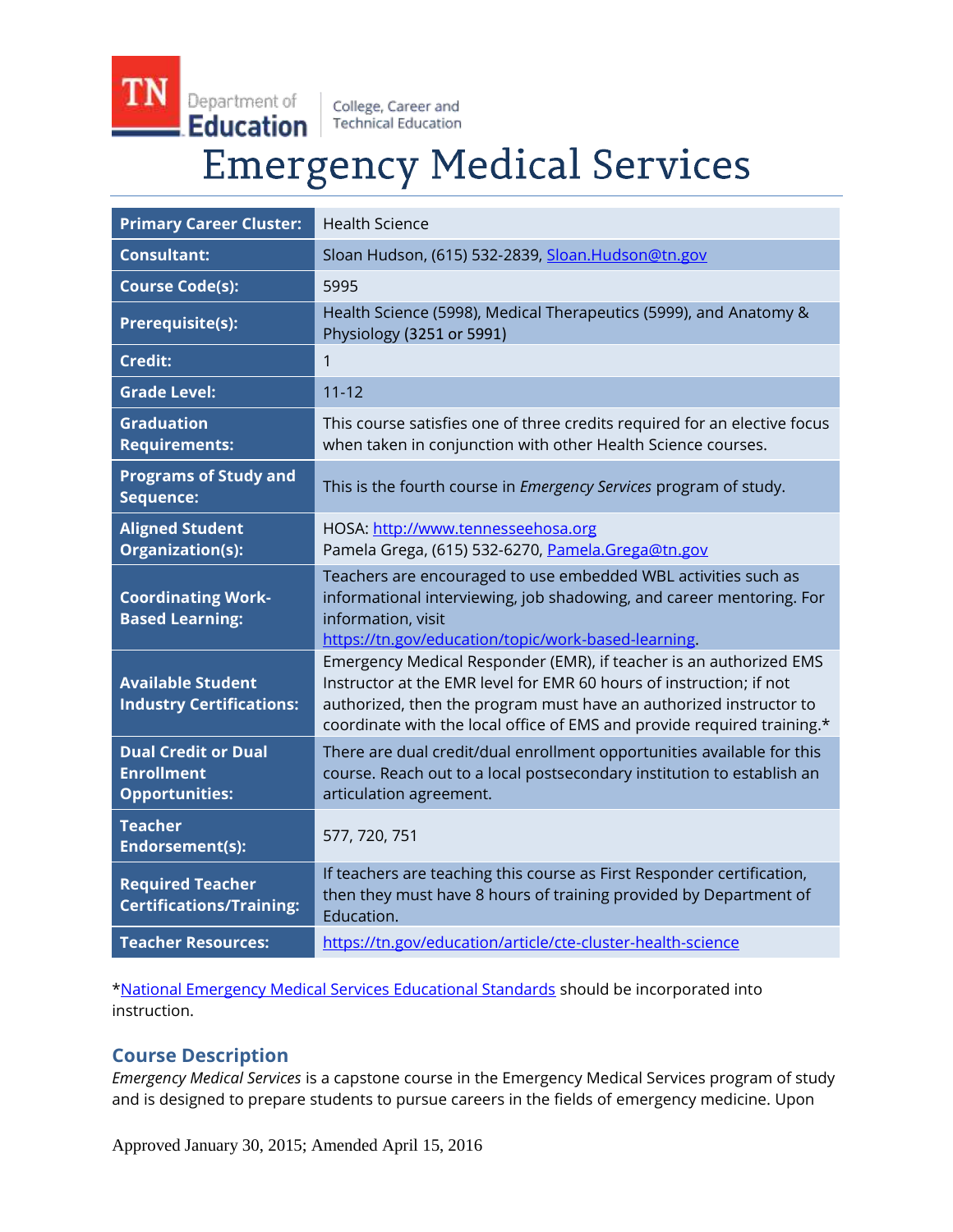completion of this course, proficient students will be able to: identify careers and features of the EMS system; define the importance of workforce safety and wellness; maintain legal and ethical guidelines; correlate anatomy and physiology concepts to the patient with a medical or traumatic injury; and perform EMS skills with a high level of proficiency. If taught with an EMT instructor, students will be given the opportunity to sit for the National Emergency Medical Responder certification. In addition, students will continue to add artifacts to a portfolio, which they will continue to build throughout the program of study.

Each standard presumes that the expected knowledge and behaviors are within the scope of practice for that EMS licensure level, as defined by the National EMS Scope of Practice Model. Each competency applies to patients of all ages, unless a specific age group is identified. The standards also presume there is a progression in practice from the Emergency Medical Responder level to the Paramedic level. The descriptors used to illustrate the increasing complexity of knowledge and behaviors through the progression of licensure levels originate, in part, from the National EMS Scope of Practice Model.

*Note: If this course is taught for EMR certification, the program must be approved by the TN Department of Health, Office of Emergency Medical Services. Students enrolled in this course must be 17 years old before the course concludes.*

## **Program of Study Application**

This is the capstone course in the *Emergency Services* program of study. For more information on the benefits and requirements of implementing these programs in full, please visit the Health Science website at<https://tn.gov/education/article/cte-cluster-health-science>

## **Course Requirements**

This capstone course aligns with the requirements of the Work-Based Learning Framework (established in Tennessee State Board High School Policy), with the Tennessee Department of Education's Work-Based Learning Policy Guide, and with state and federal Child Labor Law. As such, the following components are course requirements:

# **Course Standards**

- 1) A student will have a Personalized Learning Plan that identifies their long-term goals, demonstrates how the Work-Based Learning (WBL) experience aligns with their elective focus and/or high school plan of study, addresses how the student plans to meet and demonstrate the course standards, and addresses employability skill attainment in the following areas:
	- a. Application of academic and technical knowledge and skills (embedded in course standards)
	- b. Career knowledge and navigation skills
	- c. 21st Century learning and innovation skills
	- d. Personal and social skills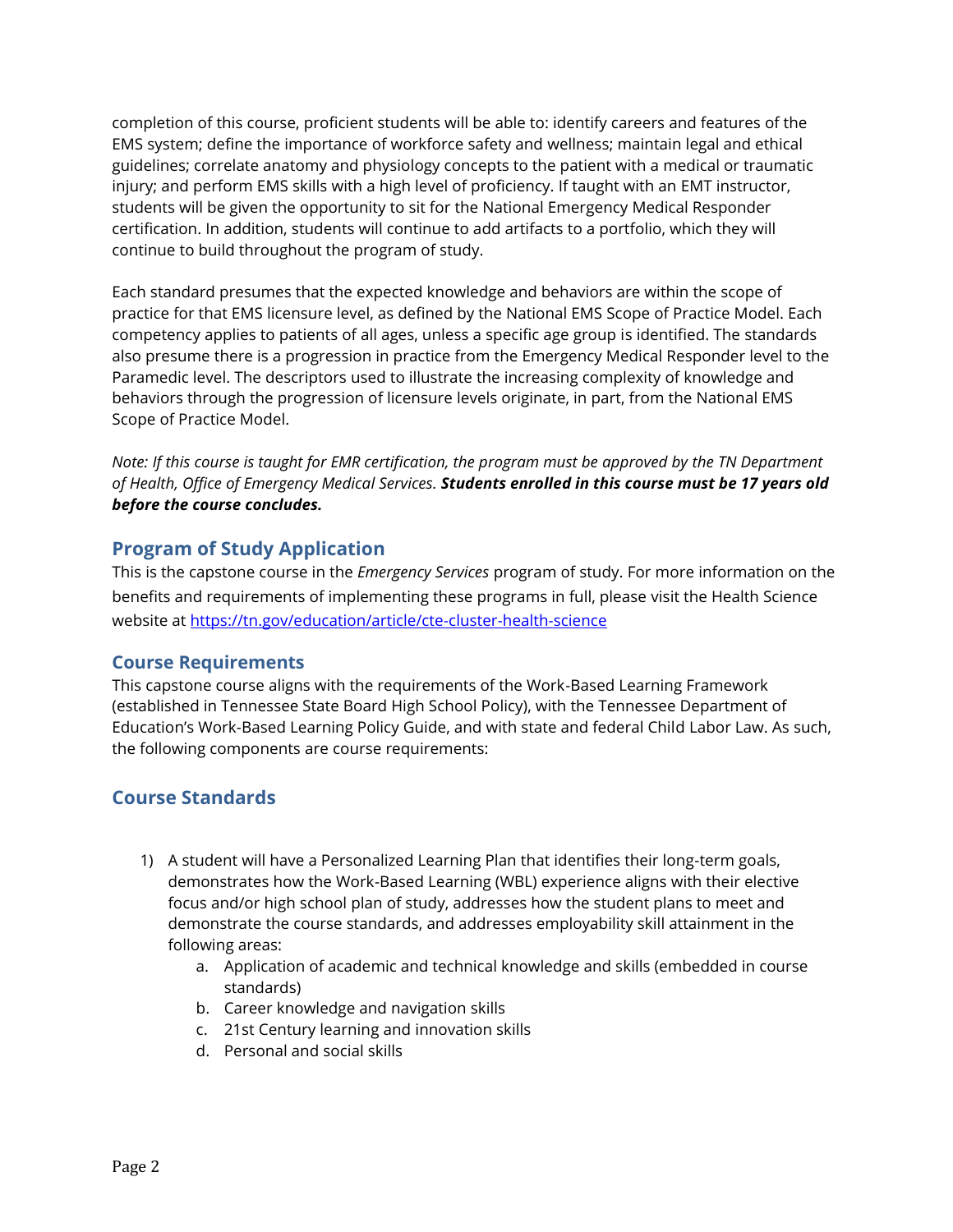#### **EMS Systems and Operations**

- 2) Compare and contrast the types of Emergency Medical Services (EMS) systems and operations, including ground, water, and air services. For each type of service, discuss how the public accesses EMS systems, the advantages and disadvantages, special considerations, and safety issues. Discuss the roles played by the state departments of EMS and the National Highway Traffic Safety Administration.
- 3) Research the history of mapping, geographic information systems (GIS), global positioning systems (GPS), remote sensing, and other geospatial technologies. Examine how these technologies have evolved in the area of EMS, concentrating on their recent migration towards online platforms, and evaluate their influence on present-day society, citing specific textual evidence from news articles and scholarly journals.
- 4) Differentiate between the careers in various types of EMS. Research and document educational requirements as well as state and national guidelines governing practicing professionals (such as licensing, initial certifications, re-certifications, training, and compliance). Identify personal and physical characteristics required of an EMS professional in a career portfolio.
- 5) Using texts from EMS professional journals or websites, evaluate concepts of quality improvement to provide safe, high quality, and appropriate patient care and the impact of research on EMR care. Cite examples of research that have been incorporated into improving emergency care for patients and/or victims of accidents/injuries.
- 6) Outline the risks and responsibilities facing the emergency response team during ambulance operations. Address at minimum the following: apparatus and equipment readiness; prearrival considerations, especially for high-risk situations; scene safety of personnel and patient(s); traffic; 360 degree assessments; and how to leave a scene.
- 7) Research and summarize the concepts surrounding vehicle extrication, including safe vehicle extrication, tools used, and patient considerations. Include in the summary common guidelines related to the following: roles of EMS; safety of staff, patients, and situation; vehicle stabilization; unique hazards; additional resources needed; and extrication considerations.

#### **Safety and Wellness**

8) Develop a reference toolkit of physical, mental, and personal requirements for personnel in emergency and public safety services. Document what the "profile of proficiency" looks like for professionals in these fields—for example, what scores are needed on a physical, mental, or emotional fitness test, and what guidelines must be followed for personal disease/disorder control.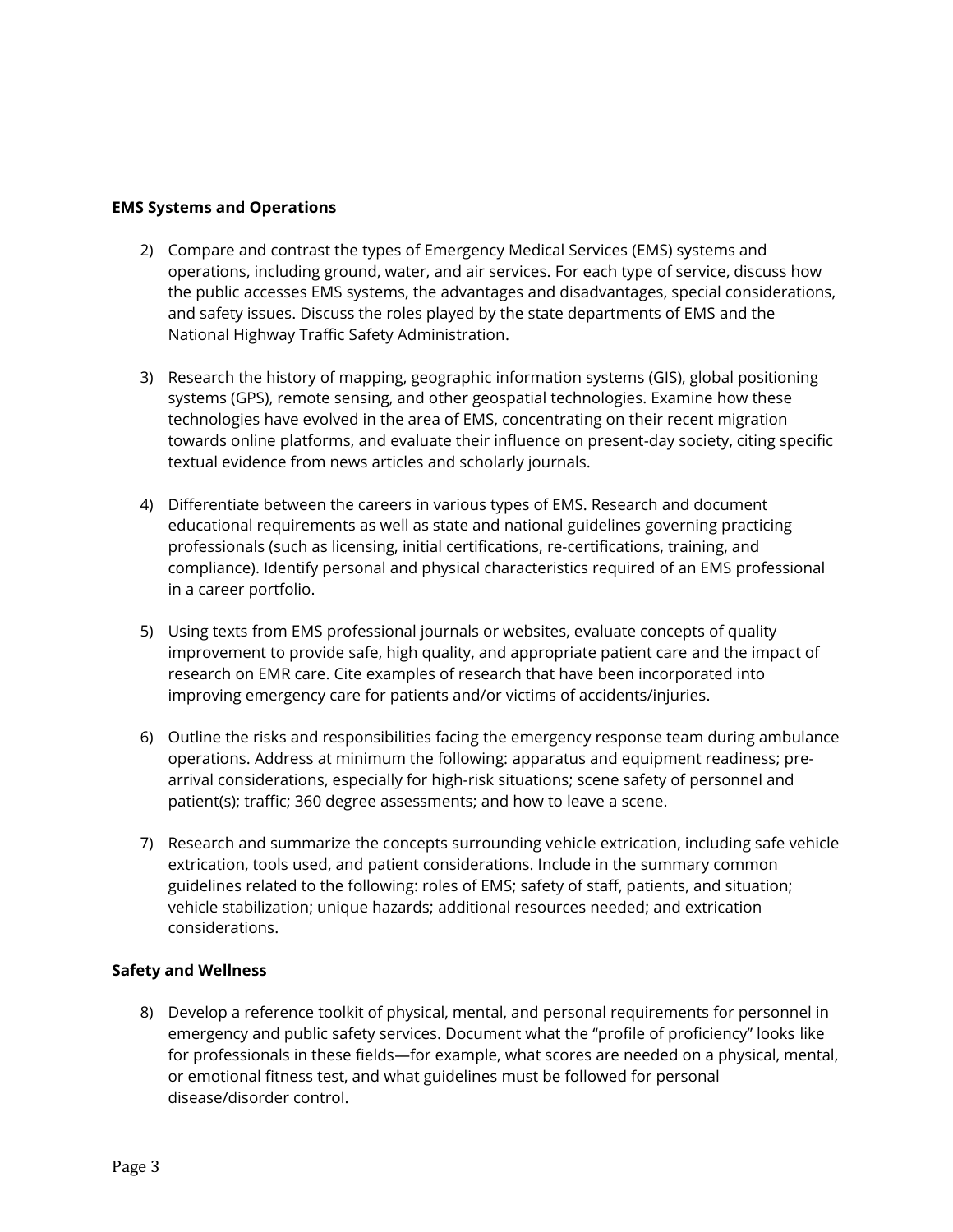- 9) Investigate stress management procedures for professionals in the emergency response and public service sectors. Identify stressors and stress-inducing situations through interviews with professionals in the field. Collaborate with a team to identify techniques and strategies for managing and alleviating stress. Communicate recommendations in the form of a toolkit, brochure, or fact sheet to support the use of these strategies, citing evidence drawn from the investigation.
- 10) Compare and contrast in a digital or written artifact the difference in Standard Precautions, personal protective clothing, and personal protective equipment (PPE) in EMS from other healthcare settings. Outline response steps if exposed to hazardous or bloodborne pathogens. Demonstrate donning and doffing of all PPE and the care of soiled equipment or vehicles.
- 11) Interpret scene management and safety standards and/or protocols by writing a scenario for each of the following situations: (a) traffic or highway incidents, (b) violent encounters, (c) crowds, (d) nature of illness or mechanisms of injury, (e) number of patients and/or victims, and (f) personnel injury prevention. Identify the appropriate responses from EMS professionals and any additional resources that would be involved.
- 12) Review National Incident Management System (NIMS) compliance courses from the *Emergency Preparedness* course, IS-700, IS-800, and ICS 100, in addition to completion of ICS 200 (Single Resources and Initial Action Incidents) and IS-5A (Introduction to Hazardous Materials). Role play scenarios that involve each of these situations and identify roles and responsibilities of the EMR and other team members.

#### **EMS and Therapeutic Communications**

- 13) Identify situations and locate agencies an Emergency Medical Responder (EMR) would call for additional assistance upon arrival at a scene. Practice scenarios that would require the transfer of care of the patient, incorporating pertinent information such as the patient's condition, history of what happened, care given, etc.
- 14) Review the concepts of effective therapeutic communication. Examine interview techniques used during therapeutic communication and identify potential hazards of interviewing.

## **Legal/Ethical Guidelines**

- 15) Interpret the rules, guidelines, and legal ramifications related to incident documentation by EMS staff. Complete a pre-hospital care report utilizing appropriate medical terminology and the acronyms SAMPLE, DCAP-BTLS, and OPQRST
- 16) Summarize the Health Insurance Portability and Accountability Act (HIPAA). Explain characteristics of consent, confidentiality, advanced directives, living wills, durable power of attorney, and other legal directives governing medical treatment. Using domain-specific language and accurate definitions of legal concepts, explain how the content of these legal documents impacts patients' rights for all aspects of care.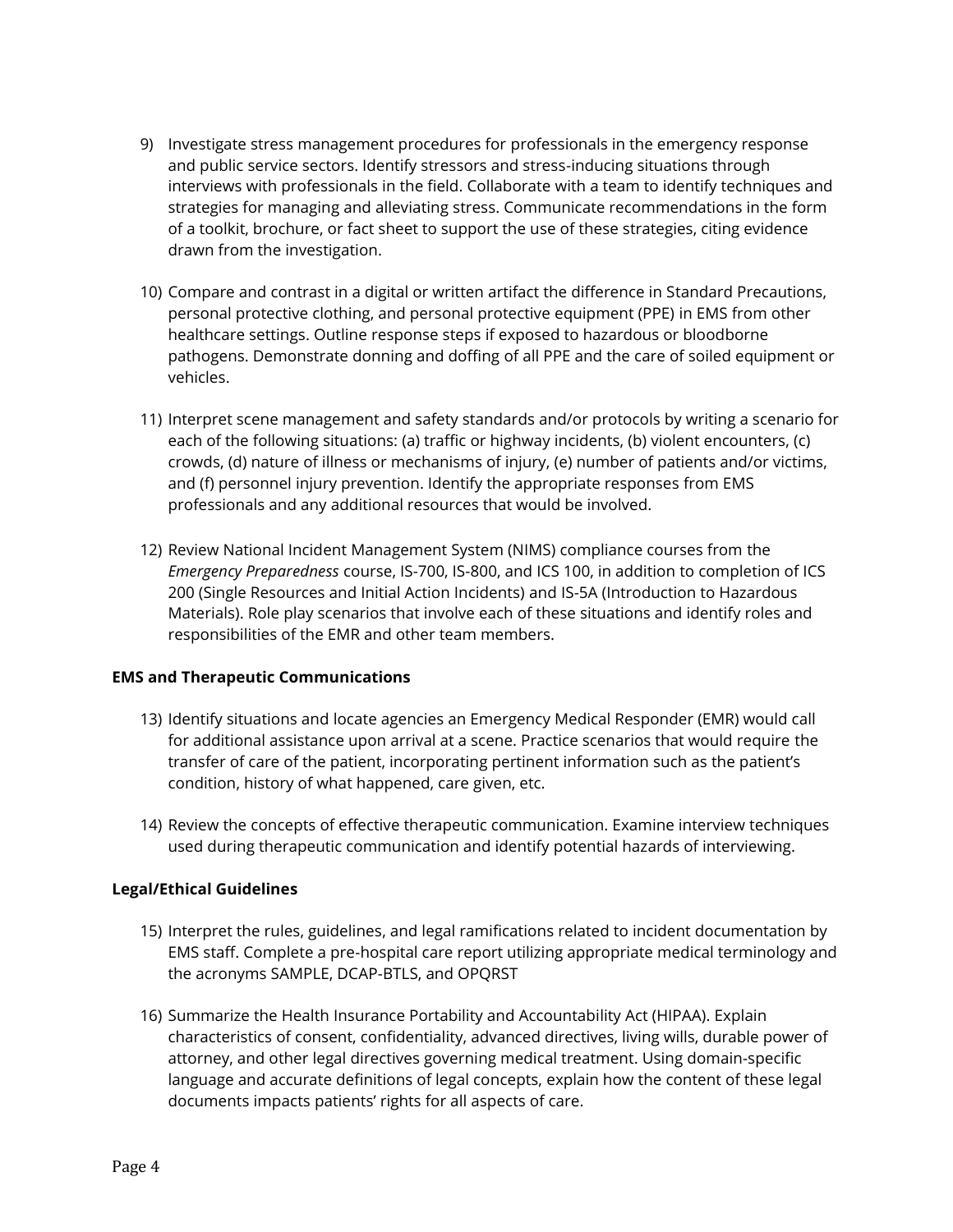- 17) Examine real-world situations that involve ethical dilemmas and the application of correct professional conduct as highlighted in recent news articles. Craft an argumentative essay making a claim about the importance of ethics and professional standards for persons working in Emergency Medical Services occupations. Cite examples from case studies to argue for the relevance of professional codes of conduct within scope of practice and how important it is to follow those guidelines.
- 18) Research legal ramifications and responsibilities of the EMR associated with evidence preservation and mandatory reporting requirements within the EMS system. Identify the process for reporting specific situations to the appropriate authorities, such as child abuse and/or crimes.

#### **Patient Assessment/Evaluation and Treatment**

- 19) Accurately perform the components of patient assessment to identify and manage immediate life threatening illnesses and injuries within the scope of practice of the EMR for pediatric, adult, and geriatric patients, utilizing rubrics from textbooks, National HOSA guidelines, or clinical standards of practice. Include the following areas:
	- a. Scene Size-up
	- b. Primary Survey or Assessment
	- c. History Taking
	- d. Secondary Assessment
	- e. Vital Signs
	- f. Reassessment
- 20) Identify and perform skills to manage life threatening illnesses based on assessment findings of a pediatric, adult, and geriatric patient with medical emergencies identifying anatomical structures involved. Utilize rubrics from textbooks, National HOSA guidelines, or clinical standards of practice in the following areas:
	- a. Altered mental status
	- b. Seizures
	- c. Stroke
	- d. Gastrointestinal bleeding
	- e. Anaphylaxis
	- f. Infectious diseases
	- g. Diabetes
	- h. Psychological emergencies
	- i. Chest pain
	- j. Poisoning
	- k. Respiratory distress/Asthma
	- l. Vaginal bleeding
	- m. Nosebleeds
- 21) Use assessment information to recognize shock, respiratory failure or arrest, and cardiac arrest based on assessment findings. Demonstrate the ability to manage the situation while awaiting additional emergency response.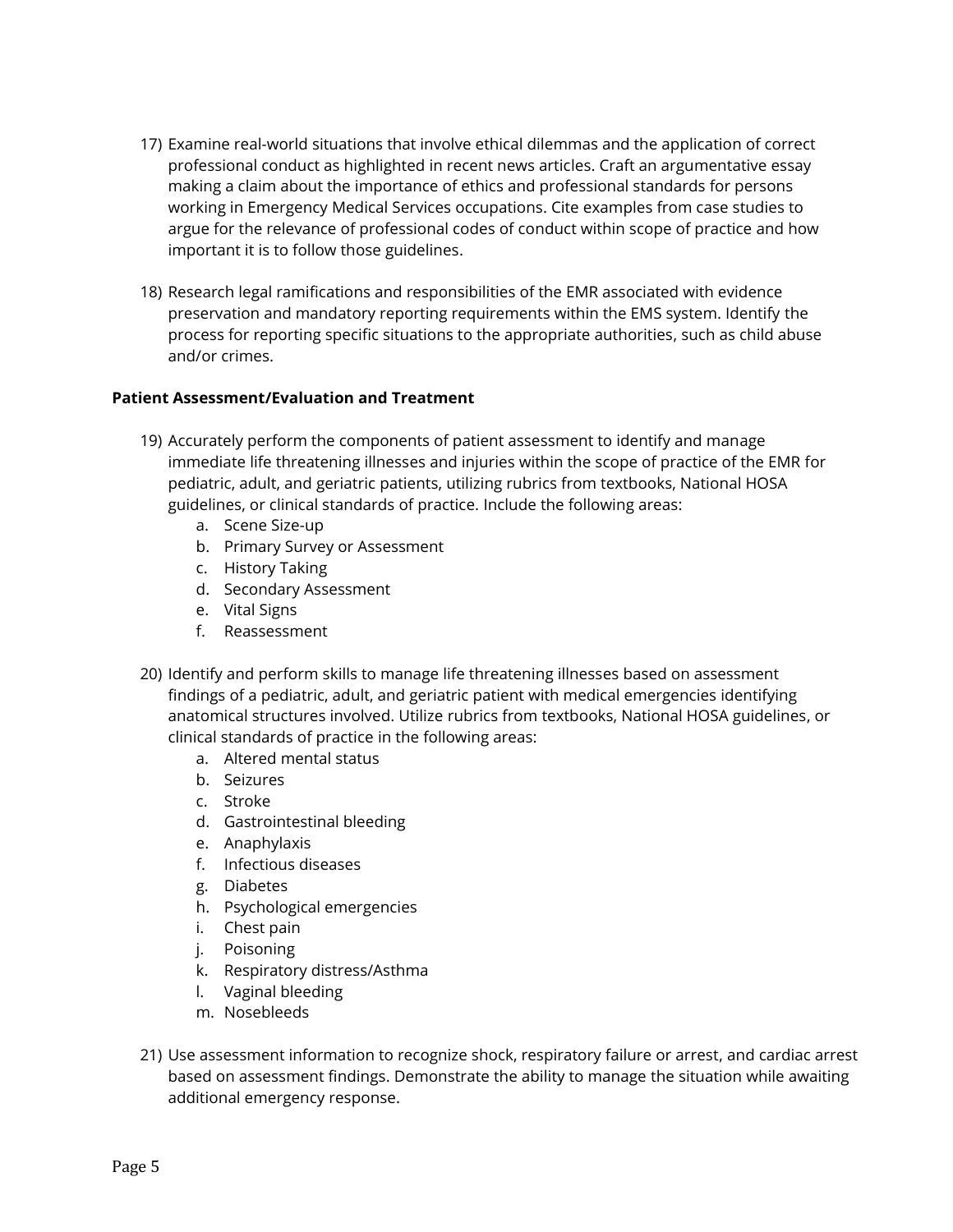- 22) Successfully perform American Red Cross or American Heart Association adult, child, and infant Basic Life Support (BLS) cardiopulmonary resuscitation (CPR) for Healthcare Providers or BLS for Prehospital Providers.
- 23) Research and evaluate National Trauma Triage Protocol. Identify and perform skills to manage life threatening injuries based on assessment findings of a patient with trauma emergencies, identifying anatomical structures involved. Utilize rubrics from textbooks, National HOSA guidelines, or clinical standards of practice in the following areas:
	- a. Internal and external bleeding
	- b. Chest trauma such as sucking chest wound and impaled objects in chest
	- c. Abdominal trauma such eviscerations and impaled objects
	- d. Orthopedic trauma such as fractures, dislocations, amputations
	- e. Soft tissue trauma, burns, dressings, and bandages
	- f. Head, facial, neck and spine trauma such as head injuries, scalp injuries, and injuries to spine
	- g. Environmental emergencies such as submersion and exposure to heat and cold
	- h. Multi-system trauma
- 24) Recognize and manage life threats based on simple assessment findings for a patient with special needs while awaiting additional emergency response. Utilize rubrics from textbooks, National HOSA guidelines, or clinical standards of practice for the following special patient populations and situations:
	- a. Vaginal bleeding in pregnant patients
	- b. Signs of labor and delivery
	- c. Steps if EMR needs to deliver
	- d. Initial care of neonates
	- e. Care of mother after delivery
	- f. Pediatric respiratory distress, seizures, and Sudden Infant Death Syndrome (SIDS)
	- g. Geriatric care
	- h. Child, elderly, and domestic partner abuse
- 25) Discuss developmental and psychological norms for all ages, including pediatric and geriatric patients relating normal vs abnormal psychological response to illness and injury.

## **Portfolio**

Compile and continually update a portfolio of artifacts completed in this course. If pursuing EMR certification or dual enrollment/dual credit hours, document hours spent on activities such as job shadowing or classroom contact with an articulated institution. Upon completion of the course, prepare the portfolio in a professional style to present to appropriate EMS audiences.

## **The following artifacts will reside in the student's portfolio:**

- Career Exploration portfolio
- Skills performance rubrics
- Documentation of job shadowing hours